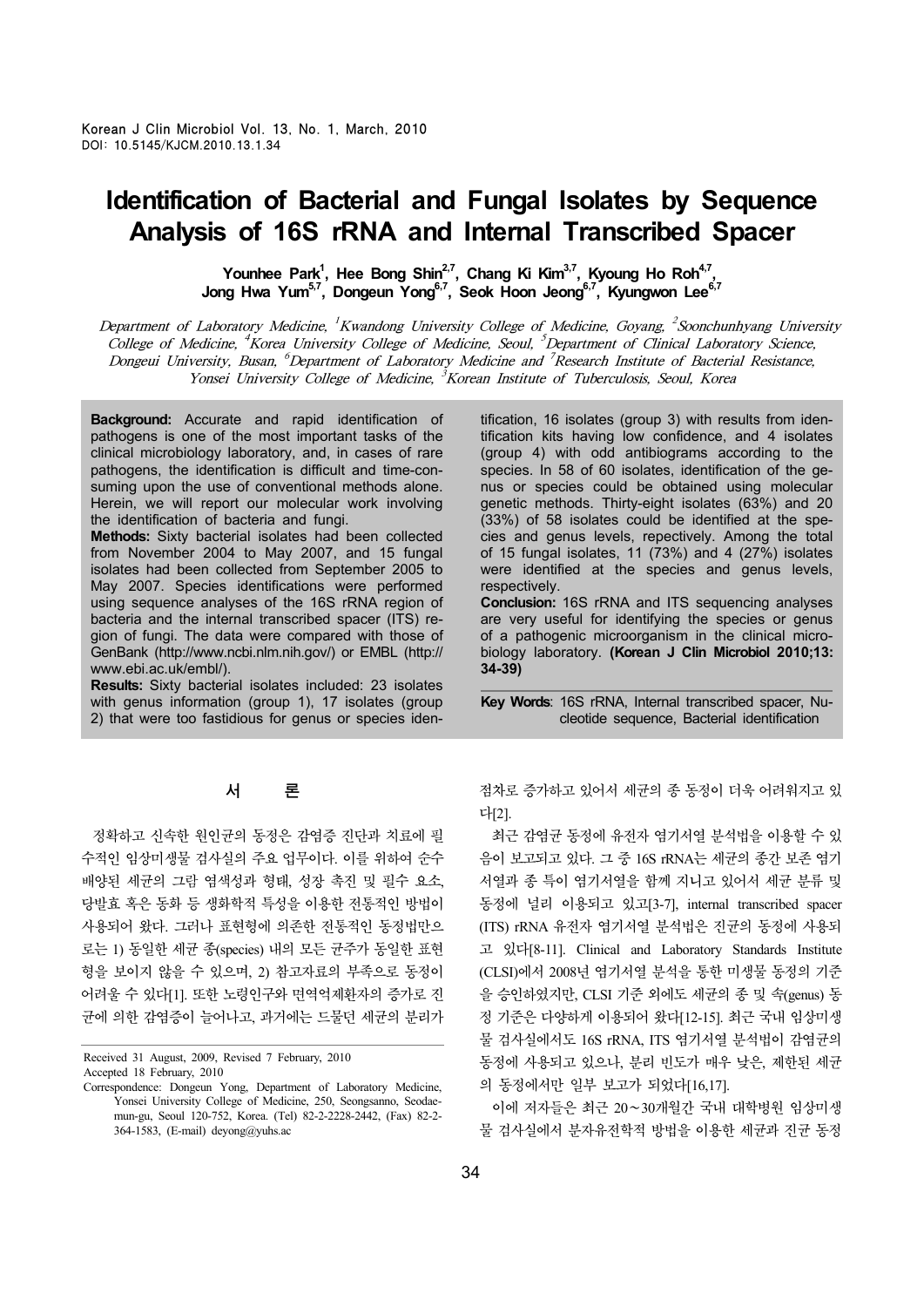경험을 정리하여 보고하고, 이를 통하여 분자유전학적 동정법 의 유용성을 평가해 보고하고자 하였다.

#### 재료 및 방법

# **1.** 대상

 2004년 11월부터 2007년 5월까지 30개월간 배양 의뢰된 임 상 검체에서 증식된 세균 중 전통적인 생화학적 방법 혹은 동 정용 키트(VITEK system, bioMerieux, Marcy l'Etoile, France) 만으로는 동정이 어려웠던 세균 60주를 대상으로 하였다. 또한 2005년 9월부터 2007년 5월까지 20개월간 분리된 진균 중 역 시 전통적인 방법만으로는 동정이 어려웠던 진균 15주에서 분 자유전학적 방법으로 동정을 시도하였다.

#### **2.** 세균의 **16S rRNA** 염기서열 분석

대상 균주를 부유시킨 증류수 100 $\mu$ L를 100°C에서 10분간 중탕 후 4°C에서 13,000 rpm으로 5분간 원심분리하여 불순물 을 침전시켰다. 상청액 10μL를 DNA template로 사용하여 중 합효소연쇄반응을 시행하였다. 한쌍의 시발체(5'-AGA GTT TGA TCC TGG CTC AG-3' 및 5'-AAG GAG GTG ATC CAG CCG CA-3')를 사용하여 Mastercycler gradient (Eppendorf, Hamburg, Germany)로 16S rRNA 유전자를 증폭시켰다[18]. 증 폭조건은 94℃에서 5분간 열 변성 후 94℃ 20초, 50℃ 40초, 72℃ 2분의 과정을 35회 반복 후 72℃에서 5분간 연장반응을 실시하였다. 증폭된 DNA는 전기영동을 통해 band를 확인한 후 QIAquick Gel Extraction kit (QIAGEN GmbH, Hilden, Germany)를 이용하여 증폭산물을 정제하였다. 정제된 DNA는 ABI Prism 3100 Genetic Analyzer (Applied Biosystems, Foster city, CA, USA)를 사용하여 양방향으로 염기서열을 분석하였 다.

### **3.** 진균 **ITS** 염기서열 분석

 DNA 추출 과정은 세균의 16S rRNA 염기서열 분석과 동일 하였다. 한쌍의 시발체(5'- TCC GTA GGT GAA CCT GCG G-3' 및 5'-TCC TCC GCT TAT TGA TAT GC-3')를 사용하여 Mastercycler gradient (Eppendorf, Hamburg, Germany)로 ITS 부위 유전자를 증폭시켰다[19]. 증폭조건은 95°C에서 5분간 열 변성 후 95°C 30초, 55°C 1분, 72°C 1분의 과정을 35회 반복 후 72°C에서 6분간 연장반응을 실시하였다. 나머지 과정은 세균의 16S rRNA 염기서열 분석과 동일하게 시행하였다.

#### **4.** 염기서열 상동성 분석을 통한 세균 및 진균 동정

 16S rRNA와 ITS 유전자의 염기서열을 GenBank (http:// www.ncbi.nlm.nih.gov/) 또는 EMBL (http://www.ebi.ac.uk/ embl/)의 자료와 비교하였다. 세균의 종 및 속 동정을 위한 기 준은 자료분석의 일관성을 위하여 CLSI의 기준 대신 연구 시 작부터 적용하였던 기준을 사용하였다[13,15]. 즉, 세균은 참고 염기서열과 99% 및 95% 이상의 일치율을 보일 때 특정 종 및 속으로 동정하였고, 진균은 98% 이상 일치율을 보일 경우 특정 종으로 95% 이상 일치율을 보일 경우 특정 속으로 동정하였다 [13,15].

#### 결 과

### **1. 16S rRNA** 유전자 염기서열 분석을 통한 세균의 동정

 염기서열 분석을 시행하였던 균의 검체는 혈액이 31건(52%) 으로 가장 많았고, 창상 14건(23%), 체액 6건(10%), 소변 4건 (7%), 객담 2건(3%) 순이었다. 그람음성 막대균이 56% (포도당 비발효 그람음성 막대균 포함), 그람양성 막대균이 23%, NTM (non-tuberculous mycobacterium)이 3%, 그리고 동정이 되지 않 은 균이 3%였다. 16S rRNA 유전자 염기서열 분석한 균주는 총 60주였고, 종까지 동정된 경우는 38주(63%)였으며, 속까지 동정된 경우는 20주(33%)였다.

 16S rRNA 염기서열 분석을 시행한 경우는 1군) 전통적인 생 화학적 방법과 동정용 키트를 이용하여 세균의 속은 동정할 수 있었으나, 종의 감별이 어려웠던 23주(38%), 2군) 증식에 오랜 시간이 소요되거나 동정이 까다로워 세균의 속명을 밝히기 전 에 염기서열 분석을 시행한 17주(28%), 3군) 동정 키트 결과의

**Table 1.** Summary of bacterial identification by 16S rRNA sequence analysis

| Group | Reasons for 16S rRNA sequencing                                   | No. of tests $(\% )$ | Results of 16S rRNA sequencing        | No. of isolates |
|-------|-------------------------------------------------------------------|----------------------|---------------------------------------|-----------------|
|       | To identify bacterial species                                     | 23(38)               | Species identified                    | 10              |
|       |                                                                   |                      | Genus identified                      | 13              |
|       | Sequencing without presumptive identification due to difficulties | 17(28)               | Species identified                    | 14              |
|       | in identifying organisms by conventional methods                  |                      | Genus identified                      |                 |
|       |                                                                   |                      | Unidentified                          |                 |
|       | Low confidence in presumptive identification results              | 16(27)               | Inconsistent with presumptive results | 9               |
|       |                                                                   |                      | Consistent with presumptive results   |                 |
|       | Inappropriate antibiogram with presumptive identification results | 4(7)                 | Inconsistent with presumptive results |                 |
|       |                                                                   |                      | Consistent with presumptive results   |                 |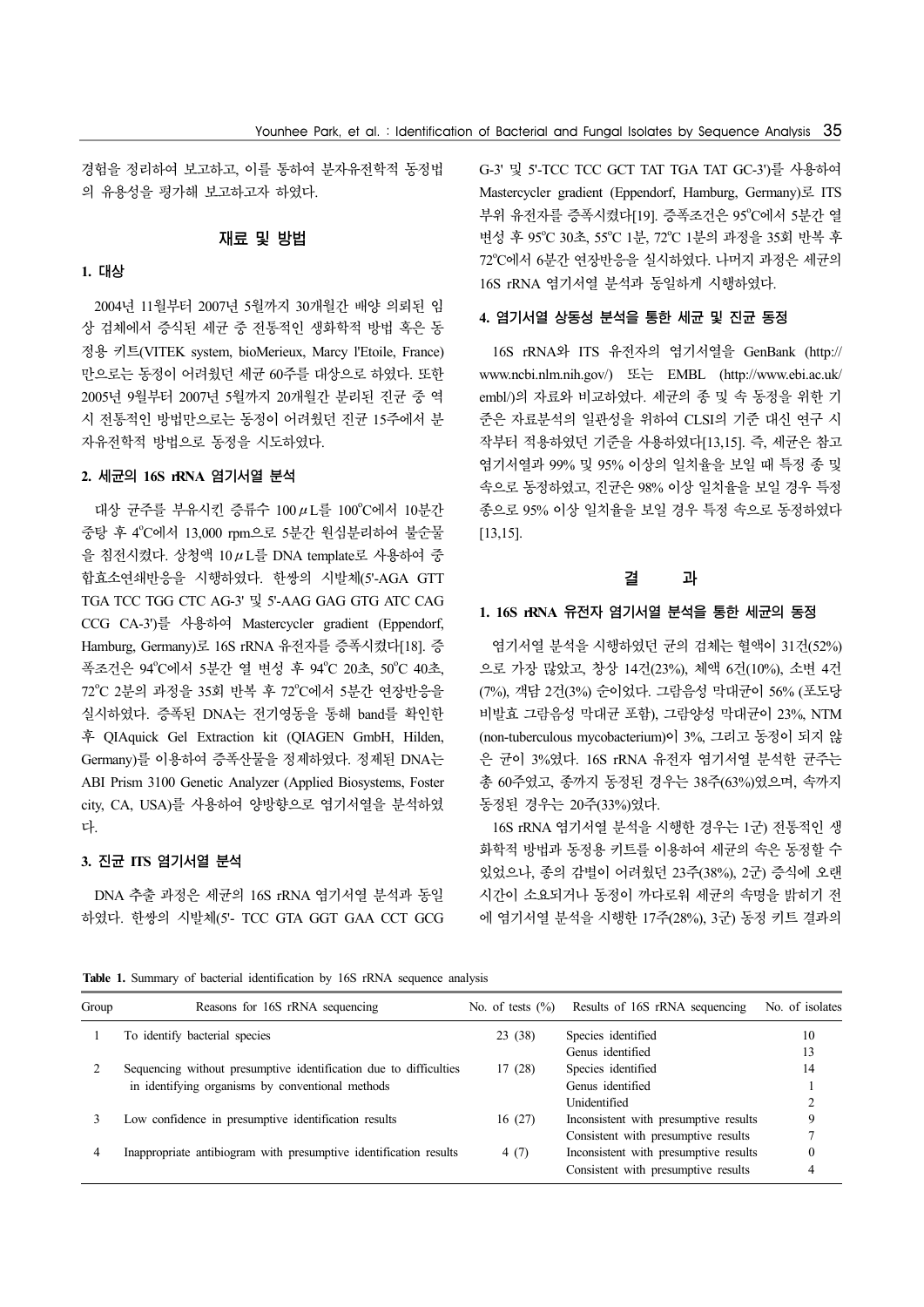신뢰도가 낮았던 16주(27%) 및 4군) 동정된 세균이 그 세균의 일반적인 감수성 양상과 달라서 추가 확인하기 위해 검사하였 던 4주(7%)였다(Table 1).

 세균 종의 결정을 위해 분자생물학적 방법을 추가 시험한 23 주(1군) 중 종이 동정된 경우는 10주(44%)였다. 동정된 종의 속 은 표현형을 이용한 동정 결과와 동일하였다. 이들은 *Bacillus cereus, Bordetella bronchiseptica, Corynebacterium pseudogenitalium, Enterococcus faecium, Pseudomonas otitidis, Segniliparus rugosus, Staphylococcus haemolyticus, Staphylococcus hominis, Staphylococcus sciuri* 및 *Streptococcus intermedius*이었다. 분자유전학적 방법으로도 속까지만 동정된 13주는 *Acinetobacter* spp. 2주, *Brucella* spp. 3주, *Corynebacterium* spp. 2주, *Lactobacillus* spp. 1주, NTM 2주 및 *Salmonella* spp. 3주이었다 (Table 2).

 증식에 오랜 시간이 소요되거나 증식 조건이 까다로워 균명 을 추정하기 어려웠던 17주(2군) 중 14주는 16S rRNA 염기서 열 분석으로 세균의 종 동정이 가능하였다. *Brevundimonas diminuta, Clostridium septicum, Kingella kingae, Lactobacillus paracasei, Moraxella atlantae, Moraxella nonliquefaciens, Moraxella osloensis, Neisseria elongata* 3주, *Neisseria subflava, Neisseria weaveri, Rahnella aquatilis, Tsukamurella tyrosinosolvens*와 같이 일반적인 배지 및 배양 조건에서 증식이 어려웠거 나 분리빈도가 낮은 세균이었다. 나머지 1주는 *Paenibacillus* 속까지 동정되었고 2주는 95% 이상 일치하는 염기 서열을 찾 을 수 없었다.

 동정 키트 결과의 신뢰도가 낮았던 16주(3군) 중 11주는 종 까지, 5주는 속까지 동정할 수 있었다. 동정 키트로 *Burkholde-*

**Table 2.** Bacterial identifications of group 1

| Identification | Results (No. isolates) of     |                               |  |  |
|----------------|-------------------------------|-------------------------------|--|--|
| level          | Phenotypic methods            | 16S rRNA gene sequencing      |  |  |
| <b>Species</b> | <i>Enterococcus</i> spp.      | E. faecium                    |  |  |
|                | Staphylococcus spp. (3)       | S. haemolyticus               |  |  |
|                |                               | S. hominis                    |  |  |
|                |                               | S. sciuri                     |  |  |
|                | <i>Streptococcus</i> spp.     | S. intermedius                |  |  |
|                | Bacillus spp.                 | B. cereus                     |  |  |
|                | Corynebacterium spp.          | C. pseudogenitalium           |  |  |
|                | Bordetella spp.               | B. bronchiseptica             |  |  |
|                | Pseudomonas spp.              | P. otitidis                   |  |  |
|                | Mycobacterium spp.            | Segniliparus rugosus          |  |  |
| Genus          | Lactobacillus spp. (3)        | Corynebacterium spp. (2)      |  |  |
|                |                               | <i>Lactobacillus</i> spp.     |  |  |
|                | <i>Mycobacterium</i> spp. (2) | <i>Mycobacterium</i> spp. (2) |  |  |
|                | <i>Brucella</i> spp. (3)      | Brucella spp. (3)             |  |  |
|                | Salmonella spp. (3)           | Salmonella spp. (3)           |  |  |
|                | <i>Acinetobacter</i> spp. (2) | <i>Acinetobacter</i> spp. (2) |  |  |

*ria mallei*로 추정된 1주는 *Chromobacterium* spp.로, *Chryseobacterium* spp.로 추정된 1주는 *Burkholderia cepacia*로, *Clostridium perfringens*로 추정된 1주는 *Propionibacterium acnes* 로, *Haemophilus parainfluenzae*로 추정된 3주는 *Pasteurella multocida*로, *Microbacterium* spp.로 추정된 1주는 *Arthrobacter woluwensis*로, *Pseudomonas* spp.로 추정된 1주는 *Acinetobacter* spp.로, *Sphingomonas paucimobilis*로 추정된 1주는 *Leptotrichia* spp.로 각각 동정되었다. 나머지 7주는 각각 *Bacillus cereus, Moraxella osloensis, Pseudomonas aeruginosa, Pseudomonas* spp., *Stenotrophomonas maltophilia, Vibrio fluvialis*와 *Vibrio vulnificus*로 동정되어 키트의 결과와 동일하였다.

 동정된 세균의 항균제 감수성이 그 세균의 일반적인 양상과 달랐던 4균주(4군) 모두 추정한 세균명과 염기서열 분석 결과 가 일치하였다. 4군은 *Enterococcus faecium* 1주, *Enterococcus* spp. 1주 및 *Staphylococcus lugdunensis* 2주였다. 문제가 되었 던 감수성 양상을 살펴보면, *E. faecium*와 *Enterococcus* spp.는 cephalosporin계 항균제에 대해 감수성을 보였고, *S. lugdunensis*는 oxacillin에 감수성, cefoxitin에 내성을 보였던 균주였 다.

### **2. ITS** 유전자 염기서열 분석을 통한 진균의 동정

 효모형 진균은 동정 키트 결과의 신뢰도가 낮은 경우, 곰팡 이형 진균은 전통적 방법으로 동정이 어려웠던 경우 염기서열 분석을 시행하였다. 전체 검체는 창상검체 5건, 안구 검체가 4 건으로 가장 많았고 혈액 검체 2건, 체액 검체 2건 및 기타 검 체 1건이었다. 진균별로는 효모형 진균 5주(33%), 곰팡이형 진 균 9주(60%), 그리고 이상성 진균 1주(7%)였다(Table 3). 그 중 11주(73%)는 종까지, 4주(27%)는 속까지 동정되었다. 효모형

**Table 3.** Summary of fungal identification by ITS sequence analysis

| Type      | Specimen<br>types | Identification by ITS<br>region gene sequencing | Identity<br>$(\%)$ |
|-----------|-------------------|-------------------------------------------------|--------------------|
| Yeast     | <b>Blood</b>      | Pichia ohmeri                                   |                    |
|           |                   | Pichia guilliermondii                           | 100                |
|           | Body fluid        | Cryptococcus neoformans                         | 100                |
|           | <b>Tissue</b>     | C. neoformans                                   | 100                |
|           | Wound             | C. neoformans                                   | 100                |
| Mould     | Body fluid        | Cladosporium spp.                               | 100                |
|           | Wound             | Phaeoacremonium aleophilum                      | 100                |
|           |                   | <i>Pseudozyma</i> spp.                          | 99                 |
|           |                   | Trichosporon debeurumannianum                   | 100                |
|           | Eye               | Alternaria spp.                                 | 99                 |
|           |                   | Alternaria spp.                                 | 98                 |
|           |                   | Aspergillus fumigatus                           | 99                 |
|           |                   | Pseudallescheria boydii                         | 99                 |
|           | Environment       | Paecilomyces variotii                           | 100                |
| Dimorphic | Wound             | Coccidioides immitis                            | 100                |

Abbreviation: ITS, internal transcribed spacer region.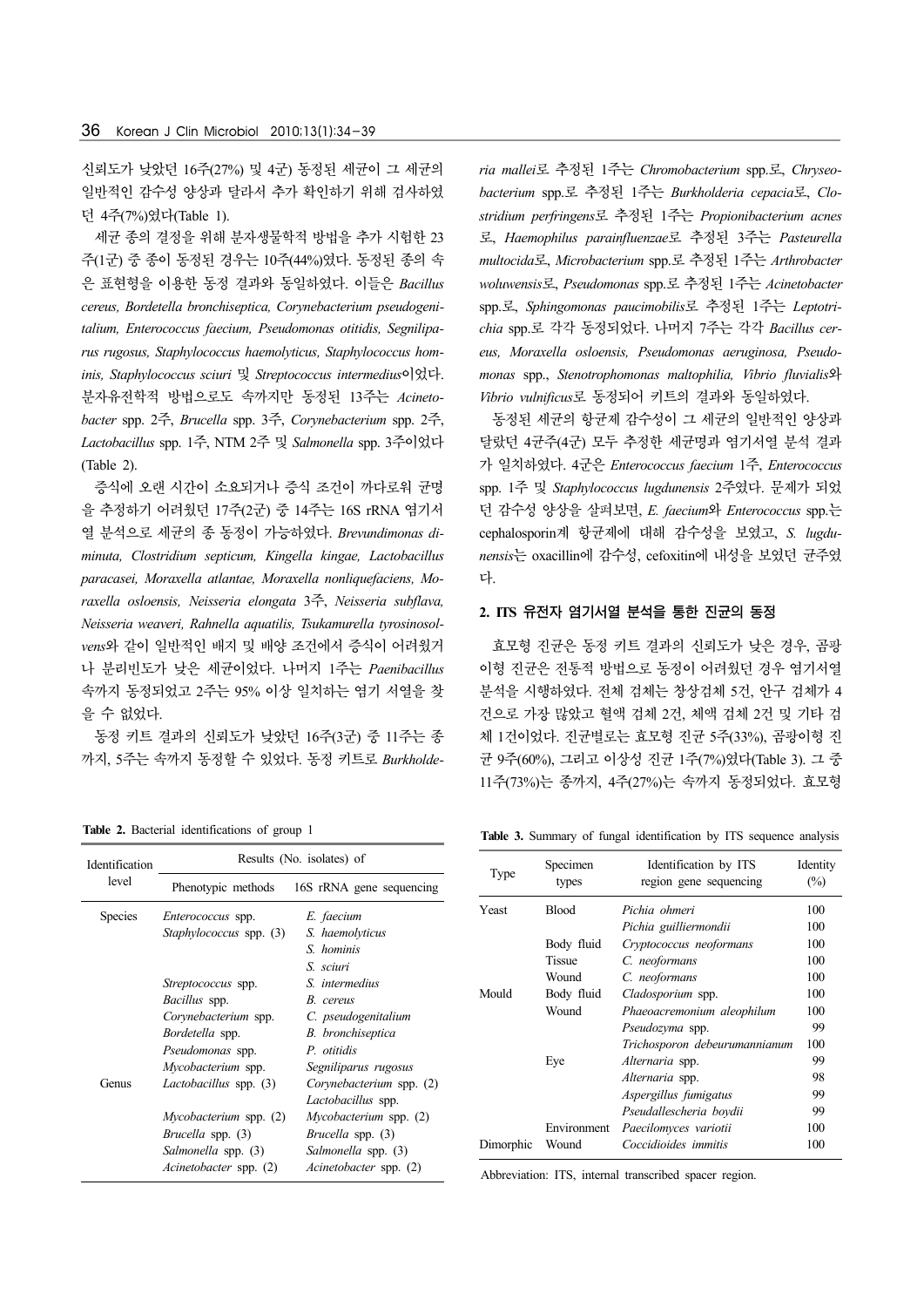진균과 이상성 진균은 모두 종까지 동정할 수 있었으나 곰팡이 형 진균 9주 중 4주는 속까지 동정할 수 있었다.

#### 고 찰

 유전자 염기서열 분석과 같은 분자유전학적 방법은 흔히 분 리되지 않거나 표현형에 대한 자료가 부족한 미생물, 균주에 따라 다양한 생화학적 성상을 나타낼 수 있는 미생물의 동정에 유용할 뿐 아니라, 그동안 밝혀지지 않았던 새로운 병원균을 찾을 수 있는 장점이 있다[12,20]. 진균의 경우 일반적으로 세 균에 비하여 동정에 장시간이 요구되는데 분자유전학적 방법 을 이용하면 비교적 단시간에 동정이 가능하다.

 세균의 분자유전학적 동정에서 초기에는 5S, 16S 및 23S rRNA 유전자와 이들 사이에 위치한 유전자가 대상으로 사용 되었으며, 현재는 16S rRNA 유전자가 세균의 분류에서 가장 흔히 사용되고 있다[3-7]. 16S rRNA 유전자의 염기서열은 약 1,550 bp의 길이를 가지며 보존서열과 다형성을 보이는 서열 부위로 구성되어 있어서 염기서열을 이용한 세균의 동정에 유 용하다. 그 이유는 16S rRNA 유전자가 세포의 구조 형성에 필 수적인 역할을 하지 않으므로 세균마다 차이를 보일 수 있는 변이 발생이 용인되기 때문이다[6,7]. 16S rRNA의 염기서열은 많은 균주에서 밝혀져 있는데, 가장 흔히 이용할 수 있는 GenBank에는 90,000가지 이상의 16S rRNA 유전자 염기서열 정보가 저장되어 있어 비교를 통한 세균의 동정이 가능하다. 또한 16S rRNA는 모든 세균에 존재하므로, 이 유전자를 이용 한 동정법은 거의 모든 세균에 적용할 수 있다.

 1군에 속하는 균주 중에서 16s rRNA 염기서열 분석으로 종 까지 동정된 9균주와 속까지 동정된 11균주는 표현형을 이용하 여 동정되었던 세균의 결과와 일치하였다. 나머지 3균주 중 2 균주는 표현형 검사에서는 *Lactobacillus* spp.로 추정하였으나 염기서열 분석에서는 *Corynebacterium* spp.로, 1균주는 *Mycobacterium* spp.로 추정하였으나 염기서열 분석에서 *Segniliparus rugosus*로 동정되었다. 전통적 표현형 검사법이 대부분의 세균의 동정에 있어 다른 추가적인 검사를 필요로 하는 경우는 높지 않음을 알 수 있었고, 임상미생물 담당 전문의가 검사실 의 인력 상황과 환자 중증도를 고려하여 염기서열 분석을 추가 로 시행할 수 있을 것으로 판단되었다.

 *Acinetobacter* spp., *Brucella* spp., NTM 및 *Salmonella* spp.는 16S rRNA 염기서열 분석만을 통해서는 세균의 종까지 동정이 어려운 것으로 보고된 바 있다[12,21-23]. 예를 들어, *Brucella* spp., *Acinetobacter* spp., *Salmonella* spp.는 속 수준까지만 동정 되고 종의 구분은 되지 않는 경우가 흔하다. 이 연구에서도 세 균의 종을 알기 위해 염기서열 분석을 시행한 1군 23주 중 속 까지만 동정된 13주의 대다수(10주)가 이들에 속하였다. 각 세 균은 염기서열 분석을 시행한 유전자에 따라서 동정 신뢰성이 상이할 수 있으므로 *rpoB, gyrB, dnaJ* 등 세균의 다른 유전자도 이용할 수 있다. *Acinetobacter* spp.의 경우는 16S-23S ribosomal ITS 유전자 염기서열이 종의 동정에 더 유용하다는 보고도 있다[12,14,21,24]. 대부분 전향적 시발체에 의해 증폭되는 부 위가 종 간 다형성을 보이는 데 비해 *Vibrio* spp.는 후향적 시발 체에 의해 증폭되는 염기서열에서 다형성을 보인다. *Vibrio* spp.의 동정을 위해서 *toxR* 유전자가 유용하다는 보고도 있다 [23]. 이와 같이 시발체, 균주, 유전자 부위에 따라 염기서열 분 석을 통해 얻을 수 있는 동정의 수준이 상이할 수 있으므로 이 에 대한 충분한 이해와 적절한 적용이 필요할 것이다.

 동정 키트 결과의 신뢰도가 낮았던 16검체 중 9검체가 키트 의 결과와 다르게 동정되었다. 드문 세균이나 생화학적 표현형 의 특성이 약한 세균이 분리 동정된 경우 검체를 고려하여 분 자유전학적 확인이 필요할 것으로 판단되었다.

 진균의 분자유전학적 동정에서는 주로 리보솜의 ITS 부위와 RNA 오페론(operon)의 D1-D2 부위의 유전자를 대상으로 한다 [8-11]. 진균의 D1-D2 부위의 염기서열은 주로 비병원성 진균 에서 밝혀져 있으며, 병원성 진균에 대해서는 주로 ITS 염기서 열 분석이 이용된다. 또한 ITS 유전자 염기서열 분석을 이용하 면 중합효소연쇄반응 후 증폭산물의 크기가 달라 길이의 차이 에 따라서도 균종을 동정할 수 있다[8,11].

 분자유전학적 방법으로 진균 동정을 시행한 검체 중 안구 검 체가 상대적으로 많았던 이유는 배양에 충분한 양의 검체를 얻 기 어렵고 조기진단과 치료가 예후에 중요하므로 안구에서 진 균감염이 의심된 경우 배양과 함께 분자유전학적 검사를 의뢰 하였기 때문이다. 곰팡이형 진균의 경우 대부분 드물게 분리되 는 균이어서 동정이 어려웠기 때문에 분자유전학적 방법이 매 우 유용한 것으로 판단하였다.

 본 연구에서 세균에 대해서는 GenBank 등의 염기서열과 각 각 99% 및 95% 이상 일치할 경우, 진균에 대해서는 98% 및 95% 이상 일치할 경우 균종 혹은 균속으로 동정하였다[13,15]. 최근 제시된 CLSI 기준 외에도 종 및 속의 동정 기준은 다양하 였고[12-15], 본 연구에서는 연구 시작부터 적용하였던 기준 [13,15]을 자료분석의 일관성을 위하여 채택하였다. CLSI[14] 에도 반영된 바와 같이 미생물 각 세균의 속마다 같은 속도로 진화가 이루어지는 것은 아니므로, 동일한 기준을 적용하는 것 보다는 각각의 세균 속에 알맞은 기준이 필요할 것으로 생각된 다. 염기서열의 비교를 위해 이용되는 GenBank, EMBL 등의 자료는 관련 전문가들에 의해 검토가 되지 않은 자료가 포함되 어 있거나, 미생물의 이름, 분류 및 염기서열에 오류가 있기도 하다. 특히 오래된 자료의 경우 이런 오류를 포함하고 있을 가 능성이 높은 것으로 알려져 있다[12]. 그러므로 임상미생물 검 사실에서 이러한 자료를 이용하여 미생물을 동정하기 위해서 는 자료들의 적절성에 대한 검토가 필요한데, 염기서열을 비교 할 때 자료의 등록 시점 및 자료에 대한 주의 깊은 검토가 요구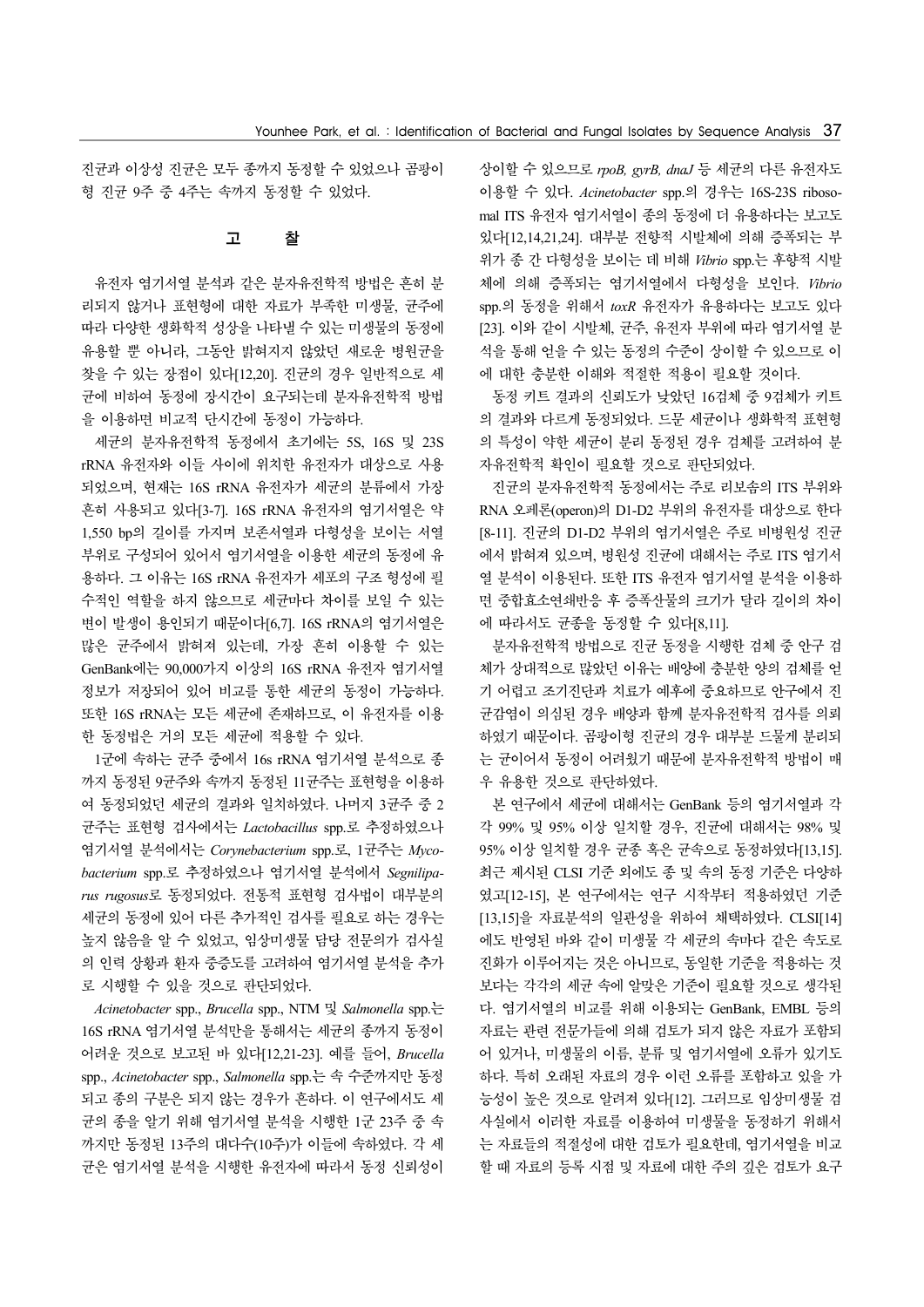된다. 한편 미생물간 염기서열이 거의 동일한 경우 분자유전학 적 방법만을 통해서는 종을 동정하기 어려울 수 있다. 따라서, 생화학적인 활성을 이용한 전통적인 동정방법이 앞으로도 중 요할 것으로 생각된다.

 결론적으로 임상미생물 담당 전문의의 판단에 따라서 균 집 락의 육안적 소견 및 현미경 관찰 소견, 전통적인 생화학적 시 험에 추가하여 분자유전학적 미생물 동정법을 적절히 이용한 다면 임상미생물 검사실에서의 병원성 세균 및 진균 동정에 매 우 유용할 것으로 판단되었다.

# 감사의 글

 본 연구는 연세대학교 의과대학 2008년 교내연구비지원 (6-2008-0281)을 받아서 수행하였습니다.

#### 참 고 문 헌

- 1. Bosshard PP, Abels S, Altwegg M, Böttger EC, Zbinden R. Comparison of conventional and molecular methods for identification of aerobic catalase-negative gram-positive cocci in the clinical laboratory. J Clin Microbiol 2004;42:2065-73.
- 2. Walsh TJ, Groll A, Hiemenz J, Fleming R, Roilides E, Anaissie E. Infections due to emerging and uncommon medically important fungal pathogens. Clin Microbiol Infect 2004;10(Suppl 1):48-66.
- 3. Patel JB. 16S rRNA gene sequencing for bacterial pathogen identification in the clinical laboratory. Mol Diagn 2001;6:313-21.
- 4. Chong Y, Lee K, et al. eds. Diagnostic Microbiology. 3rd ed. Seoul: Seoheung Publishing; 2000:105-15.
- 5. Tortoli E. Impact of genotypic studies on mycobacterial taxonomy: the new mycobacteria of the 1990s. Clin Microbiol Rev 2003; 16:319-54.
- 6. Pace NR. A molecular view of microbial diversity and the biosphere. Science 1997;276:734-40.
- 7. Thorne JL, Kishino H, Painter IS. Estimating the rate of evolution of the rate of molecular evolution. Mol Biol Evol 1998;15:1647-57.
- 8. Chen YC, Eisner JD, Kattar MM, Rassoulian-Barrett SL, LaFe K, Yarfitz SL, et al. Identification of medically important yeasts using PCR-based detection of DNA sequence polymorphisms in the internal transcribed spacer 2 region of the rRNA genes. J Clin Microbiol 2000;38:2302-10.
- 9. Hinrikson HP, Hurst SF, Lott TJ, Warnock DW, Morrison CJ. Assessment of ribosomal large-subunit D1-D2, internal transcribed spacer 1, and internal transcribed spacer 2 regions as targets for molecular identification of medically important Aspergillus species. J Clin Microbiol 2005;43:2092-103.
- 10. Li YL, Leaw SN, Chen JH, Chang HC, Chang TC. Rapid identification of yeasts commonly found in positive blood cultures by amplification of the internal transcribed spacer regions 1 and 2. Eur J Clin Microbiol Infect Dis 2003;22:693-6.
- 11. Massonet C, Van Eldere J, Vaneechoutte M, De Baere T, Verhaegen J, Lagrou K. Comparison of VITEK 2 with ITS2-fragment length polymorphism analysis for identification of yeast species. J Clin Microbiol 2004;42:2209-11.
- 12. Clarridge JE 3rd. Impact of 16S rRNA gene sequence analysis for identification of bacteria on clinical microbiology and infectious diseases. Clin Microbiol Rev 2004;17:840-62.
- 13. Bosshard PP, Abels S, Zbinden R, Böttger EC, Altwegg M. Ribosomal DNA sequencing for identification of aerobic grampositive rods in the clinical laboratory (an 18-month evaluation). J Clin Microbiol 2003;41:4134-40.
- 14. Clinical and Laboratory Standards Institute. Interpretitive criteria for identification of bacteria and fungi by DNA target sequeincing; Approved guideline. CLSI document MM18-A. Wayne. PA: Clinical and Laboratory Standard Institute: 2008.
- 15. Ciardo DE, Schär G, Altwegg M, Böttger EC, Bosshard PP. Identification of moulds in the diagnostic laboratory--an algorithm implementing molecular and phenotypic methods. Diagn Microbiol Infect Dis 2007;59:49-60.
- 16. Sohn KM, Ko KS, Kim J, Rhee JY, Oh WS, Peck KR, et al. Identification of Gemella species by 16S ribosomal RNA gene sequencing from two patients with infective endocarditis. Korean J Int Med 2006;70:591-6.
- 17. Yoon S, Kim S, Lee KA, Kim H. A case of Scedosporium apiospermum keratitis confirmed by a molecular genetic method. Korean J Lab Med 2008;28:307-11.
- 18. Loffler FE, Sun Q, Li J, Tiedje JM. 16S rRNA gene-based detection of tetrachloroethene-dechlorinating Desulfuromonas and Dehalococcoides species. Appl Environ Microbiol 2000;66:1369- 74.
- 19. Ferrer C, Colom F, Frasés S, Mulet E, Abad JL, Alió JL. Detection and identification of fungal pathogens by PCR and by ITS2 and 5.8S ribosomal DNA typing in ocular infections. J Clin Microbiol 2001;39:2873-9.
- 20. Bosshard PP, Zbinden R, Abels S, Böddinghaus B, Altwegg M, Böttger EC. 16S rRNA gene sequencing versus the API 20 NE system and the VITEK 2 ID-GNB card for identification of nonfermenting Gram-negative bacteria in the clinical laboratory. J Clin Microbiol 2006;44:1359-66.
- 21. La Scola B, Gundi VA, Khamis A, Raoult D. Sequencing of the rpoB gene and flanking spacers for molecular identification of Acinetobacter species. J Clin Microbiol 2006;44:827-32.
- 22. Shin S, Kim EC, Yoon JH. Identification of nontuberculous mycobacteria by sequence analysis of the 16S ribosomal RNA, the heat-shock protein 65 and the RNA polymerase beta-subunit genes. Korean J Lab Med 2006;26:153-60.
- 23. Franco PF and Hedreyda CT. Amplification and sequence analysis of the full length toxR gene in Vibrio harveyi. J Gen Appl Microbiol 2006;52:281-7.
- 24. Ferroni A, Sermet-Gaudelus I, Abachin E, Quesne G, Lenoir G, Berche P, et al. Use of 16S rRNA gene sequencing for identification of nonfermenting gram-negative bacilli recovered from patients attending a single cystic fibrosis center. J Clin Microbiol 2002;40:3793-7.